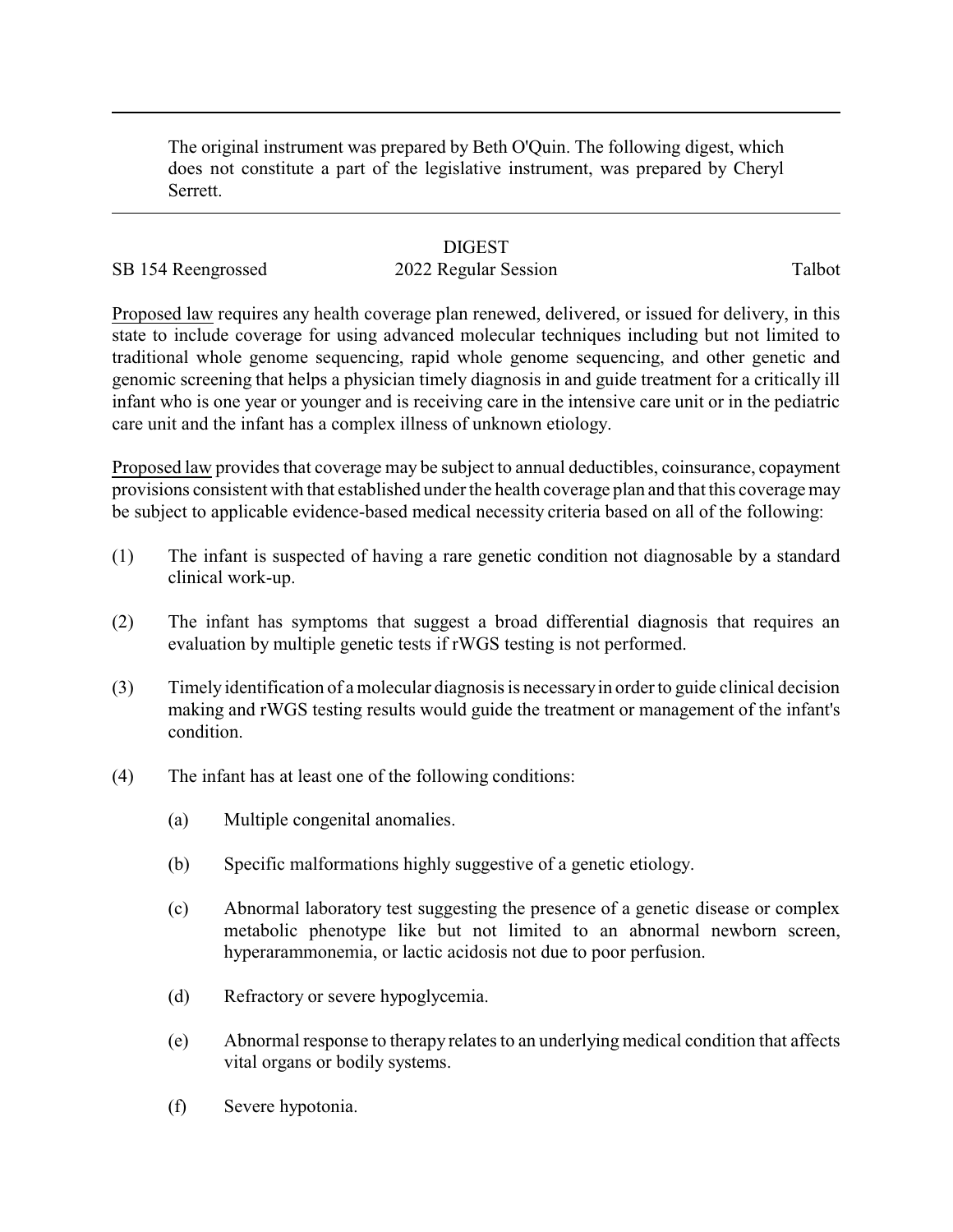- (g) Refractory seizures.
- (h) A high-risk stratification on evaluation for a brief resolved unexplained event with any of the following:
	- (i) A recurrent event without respiratory infection.
	- (ii) A recurrent event witnessed seizure-like event.
	- (iii) A recurrent cardiopulmonary resuscitation.
- (i) Abnormal chemistry levels including but not limited to electrolytes, bicarbonate, lactic acid, venous blood gas, and glucose that suggest inborn error of metabolism.
- (j) Abnormal cardiac diagnostic test results suggests possible channelopathies, arrhythmias, cardiomyopathies, myocarditis, or structural heart disease.
- (k) Family genetic history that relates to the infant's condition.

Proposed law defines health coverage plan as any hospital, health, or medical expense insurance policy, hospital or medical service contract, employee welfare benefit plan, contract, or other agreement with a health maintenance organization or a preferred provider organization, health and accident insurance policy, or any other insurance contract of this type in the state, including group insurance plans, self-insurance plans, and the office of group benefits programs. Excludes a plan providing coverage for excepted benefits in present law, limited benefit health insurance plans, and short-term policies that have a term of less than 12 months.

Proposed law applies to health coverage plans renewed, delivered, or issued for delivery in their state on or after January 1, 2023.

Effective January 1, 2023.

(Adds R.S. 22:1028.4)

### Summary of Amendments Adopted by Senate

### Committee Amendments Proposed by Senate Committee on Insurance to the original bill

- 1. Makes technical changes.
- 2. Removes rapid whole genome sequencing testing, and adds advanced molecular techniques including but not limited to traditional whole genome sequencing, rapid whole genome sequencing, and other genetic and genomic screening.
- 3. Adds that all plans in this state are required to cover rapid genome sequencing testing